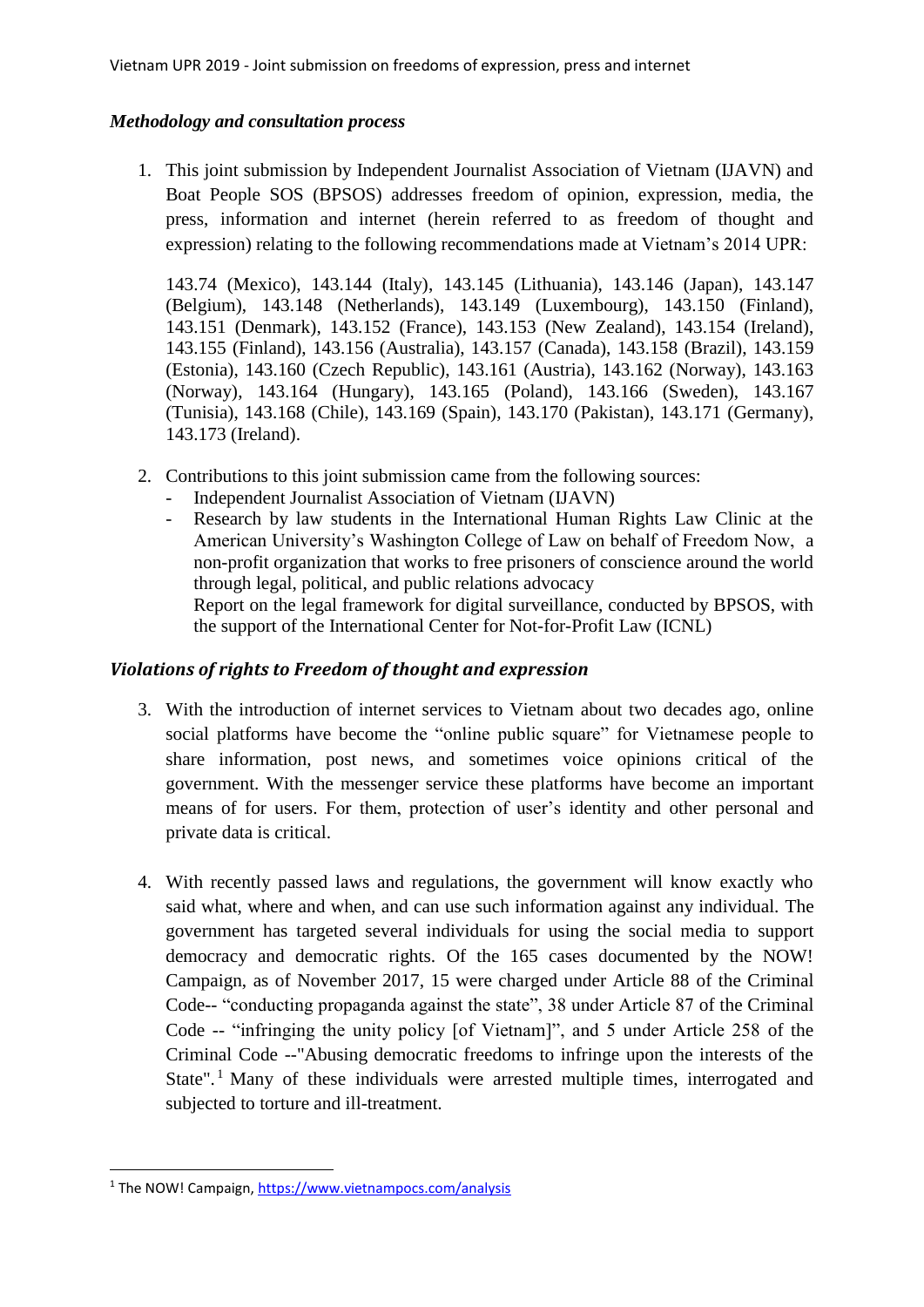- 5. The case of independent journalist Truong Duy Nhat  $(2013)^2$  provides evidence of working relationship between the government and technology companies targeting dissidents. The case's indictment stipulates: "On May 25, 2013, FPT Communication Joint Stock Company sent a letter coded 294/CV-VP and other documents reporting that the website truongduynhat.vn with physical address at N°. 25 Tong Phuoc Pho, Danang City, posted many articles with content defaming the Party and State leaders, and providing negative views on the country's socio-economic situation, violating provisions of law".<sup>3</sup>
- 6. Evidence of telecommunications companies involved in digital communications surveillance is also shown in the case of The Free Journalist Club (*Câu lạc bộ Nhà báo Tự do*) in 2012. <sup>4</sup> Nguyen Van Hai, Ta Phong Tan, and Phan Thanh Hai were political bloggers and members of a civil society organization called "The Free Journalist Club". In April 2012, they were sentenced to twelve, ten, and three years of imprisonment respectively, for "conducting propaganda against the state" under Article 88 of the 1999 Penal Code. The indictment against them stated: "Through the investigation, the accused Phan Thanh Hai originally did not confess, but then sincerely confessed and asked for clemency. However, Nguyen Van Hai and Ta Phong Tan did not confess or signed the testimonies minutes, but with witness' and related persons' testimonies, records provided by [the] network service provider[s], and the examination result, it was clear that Nguyen Van Hai and Ta Phong Tan had 'conducting propaganda against the state."<sup>55</sup>
- 7. On June 10, 2018 mass demonstrations broke out in major cities across Vietnam to protest against the draft Cybersecurity Law and the draft Special Economic Zones Law. Hundreds of demonstrators were arrested. In Ho Chi Minh City, where at least 310 demonstrators were arrested, there were reports that plainclothes and uniformed police officers punching, kicking, beating with batons and stomped on people who were exercising their right to peaceful assembly.

William Anh Nguyen, an American citizen and a graduate of Yale University who was pursuing a Master's degree at the University of Singapore, was brutally assaulted. Video footages showed Nguyen with a bleeding head wound being dragged by plainclothes police officers through the street into custody. On June 15, 2018, the police of Ho Chi Minh City announced that

 $\overline{\phantom{a}}$ 

<sup>&</sup>lt;sup>2</sup>The Supreme People's Procuracy of Vietnam, Indictment against Truong Duy Nhat, December 17, 2013, p. 1, available a[t https://www.danluan.org/tin-tuc/20140225/cao-trang-vu-an-truong-duy-nhat,](https://www.danluan.org/tin-tuc/20140225/cao-trang-vu-an-truong-duy-nhat) last accessed February 8, 2018.

<sup>&</sup>lt;sup>3</sup> Freedom Now, Using Law as a Tool of Oppression: Vietnam's Crackdown on Civil and Political Rights, (Draft version, July 6, 2018)(on file with author)

<sup>&</sup>lt;sup>4</sup>The People's Procuracy of Ho Chi Minh city, Indictment against Nguyen Van Hai, Phan Thanh Hai, and Ta Phong Ta, February 29, 2012, available a[t https://www.danluan.org/tin-tuc/20120418/ban-cao-trang-cua-vksnd](https://www.danluan.org/tin-tuc/20120418/ban-cao-trang-cua-vksnd-tphcm-ve-cac-bloggers-sai-gon-dieu-cay-anhbasg-va-ta-phong)[tphcm-ve-cac-bloggers-sai-gon-dieu-cay-anhbasg-va-ta-phong,](https://www.danluan.org/tin-tuc/20120418/ban-cao-trang-cua-vksnd-tphcm-ve-cac-bloggers-sai-gon-dieu-cay-anhbasg-va-ta-phong) last accessed February 8, 2018.

<sup>&</sup>lt;sup>5</sup> Freedom Now, Using Law as a Tool of Oppression: Vietnam's Crackdown on Civil and Political Rights, (Draft version, July 6, 2018)(on file with author)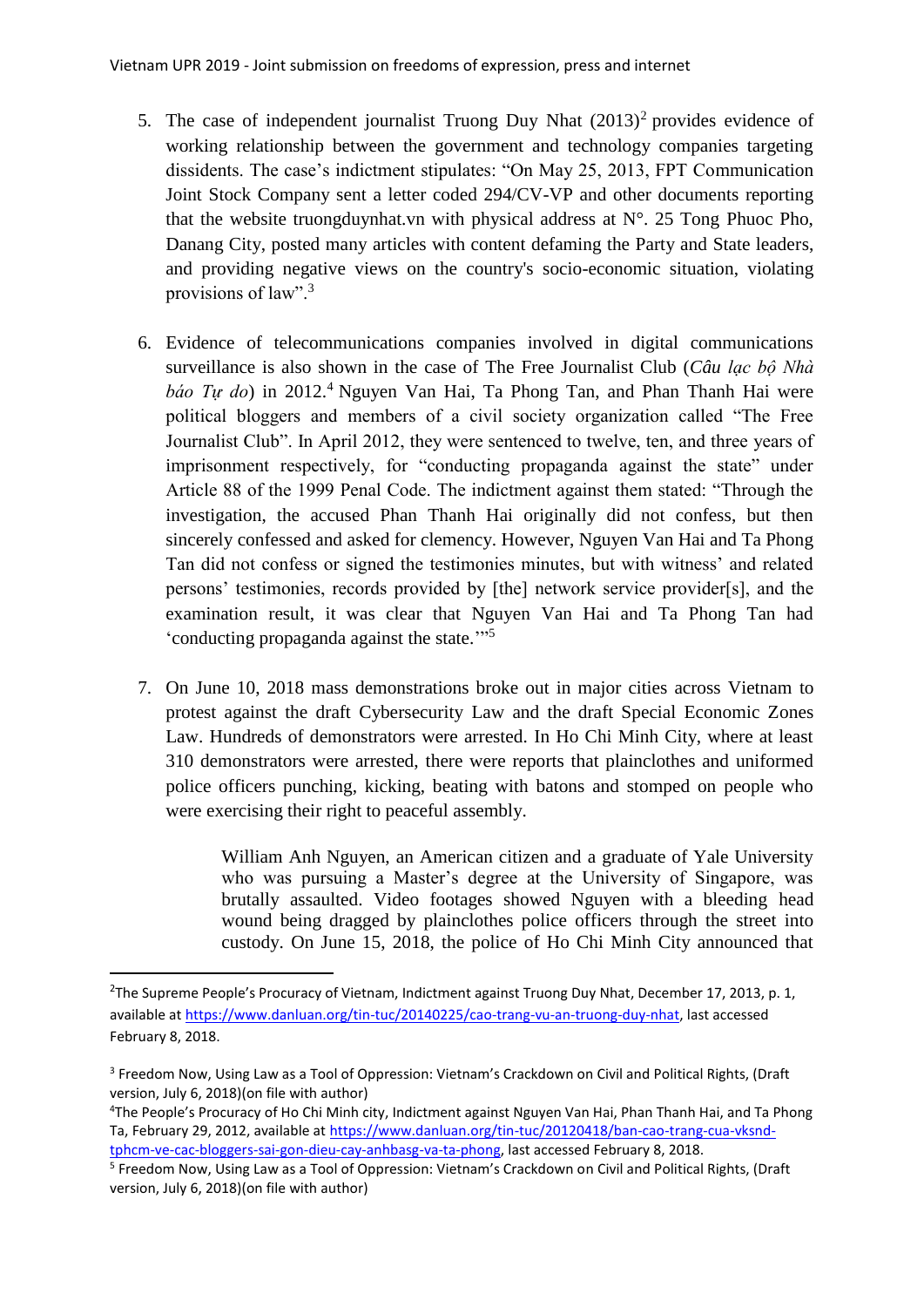they had pressed charges against Nguyen for "disturbing public order." If found guilty, he would face up to seven years in prison.

- 8. At least ten demonstrators were arrested in Hanoi. Among them, two female activists, Nguyen Thuy Hanh and Cao Vinh Tinh, were kidnapped on the street by plainclothes police officers. They were taken to Trung Tu ward police station where Hanh was tortured and humiliated by a security officer who kept threatening to beat her to death; he was later identified as Khuong, a public security agent of Dong Da District.
- 9. After the National Assembly passed the Cybersecurity Law on June 12, mass demonstrations broke out again on June 17. The peaceful demonstrators were again brutally assaulted by the police. Many of those arrested were reportedly tortured.<sup>6</sup>

Following is the account by a member of a marketing team that was photographing a model at Nguyen Van Binh Books Street, Ho Chi Minh City and was caught in the police crackdown: "At the detention center I saw a fairly large number of detainees. It was a temporary, large room with corrugated fiberglass roof and a tarp underneath, set up on Huyen Tran Cong Chua Street by the side of the Tao Dan Park's soccer field… We were in a place crawling with police officers... A woman standing near me said that she had just come out from the cathedral after Mass and was recording the arrests of protesters when the police pulled her into their vehicle. A man tried to intervene; they also pulled him in. I noted that the police put individuals whom they did not believe were guilty or who did not try to resist in our quarters, and those whom they suspected of something or who resisted in the adjacent room. We heard the sounds of beating and screams coming through… A victim in the other room was beaten so badly that when his wife helped him come out, he collapsed and had to be taken to an emergency care facility."

Dang Minh Ty (aka Tee Dang), an American citizen, was arrested as he took photograph of the demonstration in Ho Chi Minh City. He was taken to the police station of Ward 6, District 3. There, he was repeatedly punched by a public security officer named Nguyen Huu Phap, in the presence of many other public security officers. They wanted the password to his smart phone. He felt acute pain at one side of his ribcage and told his interrogators that one of his rib bones might have been broken. Phap continued to punch Ty and only stopped after Ty claimed that he was a U.S. citizen. At that point the public security of Ho Chi Minh City took over the interrogation. They threatened to damage the other side of his rib cage. As Ty refused to disclose the password to his smart phone, they connected it to a special equipment and opened his smart phone. For two days they interrogated him about many of the individuals that had communicated with him via texting or through his Facebook page. Only after he had admitted that he regretted having taken the photographs of the demonstration was he released.

<sup>6</sup> Amnesty International, *Viet Nam: Authorities must investigate torture allegations following mass arrests*, (June 18, 2018) [https://www.amnesty.org/en/latest/news/2018/06/viet-nam-authorities-must-investigate](https://www.amnesty.org/en/latest/news/2018/06/viet-nam-authorities-must-investigate-torture-allegations-following-mass-arrests/)[torture-allegations-following-mass-arrests/](https://www.amnesty.org/en/latest/news/2018/06/viet-nam-authorities-must-investigate-torture-allegations-following-mass-arrests/)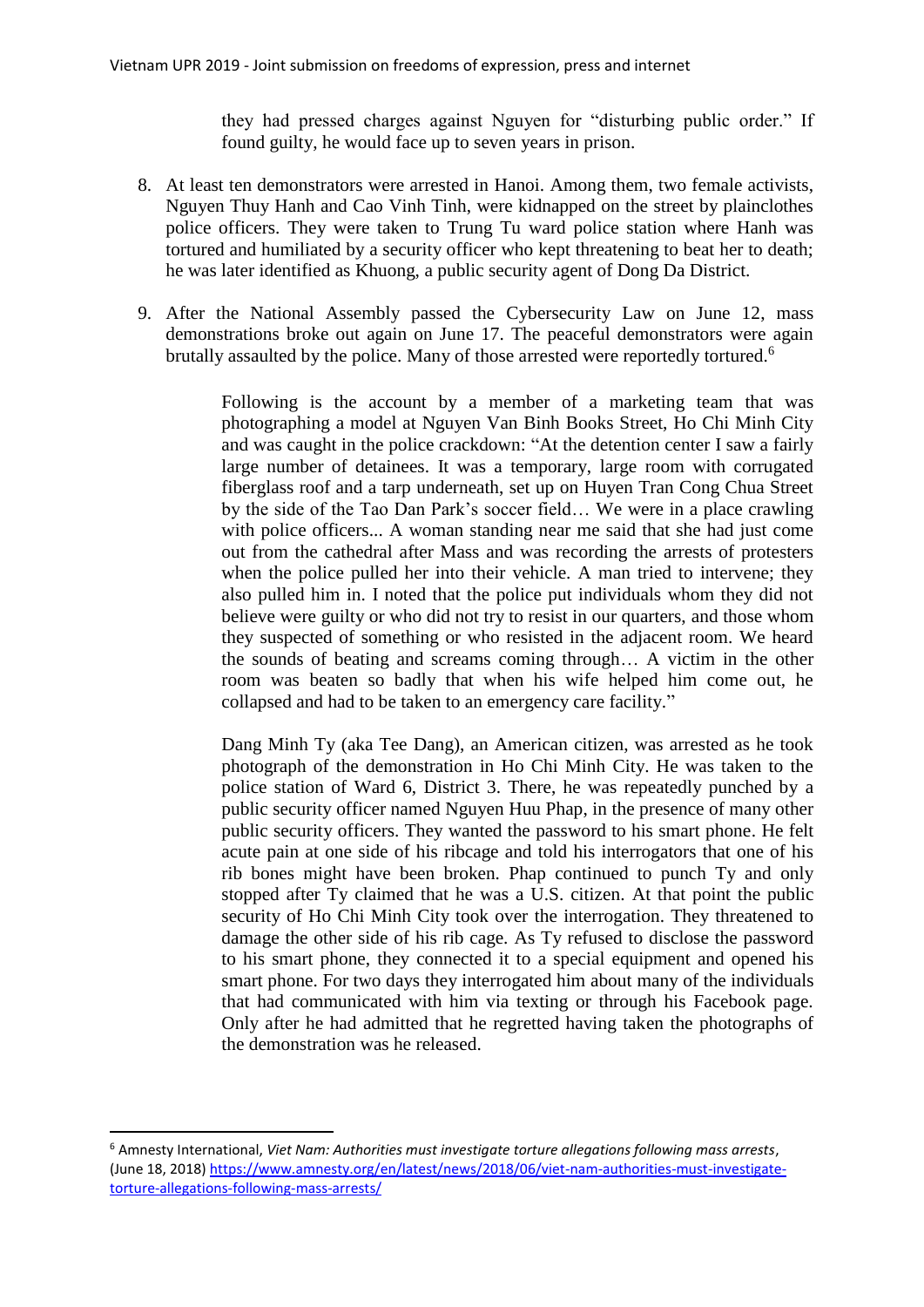#### *Vietnam's legal framework*

- 10. In the past 15 years, the Vietnamese government has systematically codified the *de facto* restrictions on the Vietnamese peoples' right to free thought and expression.<sup>7</sup> The government has passed laws to silence government critics under the pretext of national security. On their face, these laws clearly violated many UN treaties to which Vietnam is a state-party.
- 11. In addition to overt violations of human rights, the vagueness of many of these provisions makes it impossible for an individual to foresee what actions are criminalized, in violation of the principle of legality embedded in Article 15(1) of the International Covenant on Civil and Political Rights (ICCPR), 11(2) of the Universal Declaration of Human Rights (UDHR), and Article 20(2) of the ASEAN Human Rights Declaration (AHRD); these provisions prohibit prosecution for a crime "which did not constitute a[n] [] offense, under national or international law, at the time when it was committed."<sup>8</sup> In General Comment No. 35, the UN Human Rights Committee confirmed that "[a]ny substantive grounds for arrest or detention must be prescribed by law and should be defined with sufficient precision to avoid overly broad or arbitrary interpretation or application."<sup>9</sup>
- 12. Moreover, the UN Special Rapporteur on the Promotion and Protection of Human Rights and Fundamental Freedoms while Countering Terrorism has explained that the standard for legality certainly requires framing laws "in such a way that [] the law is adequately accessible so that the individual has a proper indication of how the law limits his or her conduct; and [that] the law [be] formulated with sufficient precision so that the individual can regulate his or her conduct."<sup>10</sup> Many of the laws that the Vietnamese government has frequently used to prosecute government critics appear purposefully vague so that the government can apply them to any action which it deems offensive. Without precise definitions it is impossible, for instance, to determine what expression the government might consider to be "propaganda" or what acts might be considered to be an "abuse" of democratic freedom. Not only does the range of potentially criminal acts include acts of expression, association or assembly which are protected under international law, but it is very difficult, perhaps by design,

<sup>7</sup> *See e.g.* US Department of State, *Country Report on Human Rights Practices for 2015: Vietnam*, 1, 22-31 *available at* [https://www.state.gov/documents/organization/253025.pdf;](https://www.state.gov/documents/organization/253025.pdf) *Viet Nam 2017/2018, supra* note **Error! Bookmark not defined.**.

<sup>8</sup> UDHR, *supra* note **Error! Bookmark not defined.** at art. 11(2); ICCPR, *supra* note **Error! Bookmark not defined.** at art. 15(1); AHRD, *supra* note **Error! Bookmark not defined.** at art. 20(2).

<sup>9</sup> Human Rights Committee, *General Comment No. 35,* ¶ 22, U.N. Doc CCPR/C/GC/35 (Dec. 16, 2014) *available at* goo.gl/p5Y8S6; *See also* Human Rights Committee, *Consideration of Reports Submitted by States Parties Under Article 40 of the Covenant: Russian Federation,* ¶ 24, U.N. Doc CCPR/C/RUS/Co/6 (Nov. 24, 2009) *available at* http://www2.ohchr.org/english/bodies/hrc/docs/co/CCPR.C.RUS.CO.6.pdf (noting the pattern of Governments using vaguely worded laws to pursue politically motivated claims).

<sup>10</sup> *See* Martin Scheinin, *Report of the Special Rapporteur on the Promotion and Protection of Human Rights and Fundamental Freedoms while Countering Terrorism*, ¶ 46, U.N. Doc. E/CN.4/2006/98 (Dec. 28, 2005).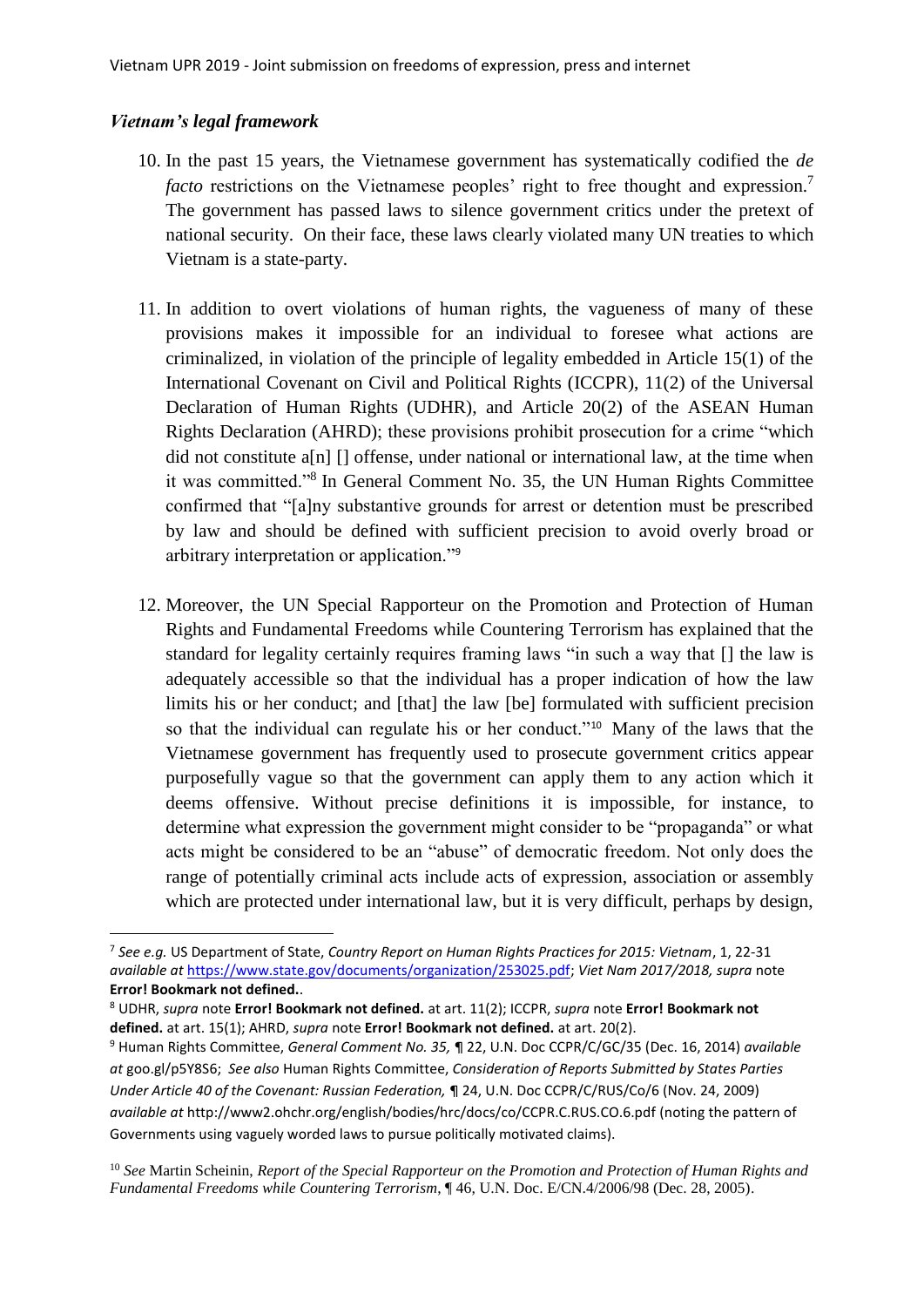for a conscientious Vietnamese activist or journalist to determine exactly what acts might be risking criminal prosecution. This lack of legality certainly not only enables the government to prosecute anyone for anything, it also casts a chill over all acts of expression, association or assembly.<sup>11</sup>

## *The 2013 Constitution*

- 13. The 2013 Constitution was adopted on November 28, 2013 by the National Assembly. Chapter II, from Article 14 to Article 49, titled "Human Rights, Fundamental Rights, and Obligations of Citizens", provides the constitutional basis for the following human rights:
	- privacy of communication (Article 21);
	- freedom of movement (Article 23);
	- freedom of religion (Article 24);
	- freedom of speech, freedom of the press, freedom of association, freedom of assembly (Article 25);
	- right to be free from discrimination (Article 16);
	- right to a fair trial (Article 31).
- 14. Article 14 lays the contours of permissible limitations to human rights, including the right to freedom of expression: "Human rights and citizens' rights may not be limited unless prescribed by a law solely in case of necessity for reasons of national defence, national security, social order and safety, social morality and community well-being."
- 15. Article 21 makes it clear that intervention of private communications must be prescribed by law, with legitimate aim and only in case of necessity: "Everyone has the right to privacy of correspondence, telephone conversations, telegrams and other forms of private communication. No one may illegally break into, control or seize another's correspondence, telephone conversations, telegrams or other forms of private communication."
- 16. However, other articles of the Constitution impose hard boundaries on freedom of thought and expression. Article 4 casts the shadow of the Communist Party of Vietnam (CPV)'s ideology over the entire society: "The CPV -- the Vanguard of the working class, concurrently the vanguard of the working people and Vietnamese nation, faithfully representing the interests of the working class, people and entire nation, and acting upon the Marxist-Leninist doctrine and Ho Chi Minh Thought -- is the force leading the State and society." Article 51 creates a "socialist-oriented market economy," and Articles 102(3) and 107(3) require the People's Courts and the People's Procuracies to safeguard "the socialist regime". These articles set the stage for the state to use its justice system to suppress fundamental freedoms otherwise recognized and guaranteed by the Constitution.

<sup>&</sup>lt;sup>11</sup> Freedom Now, Using Law as a Tool of Oppression: Vietnam's Crackdown on Civil and Political Rights, (Draft version, July 6, 2018)(on file with author)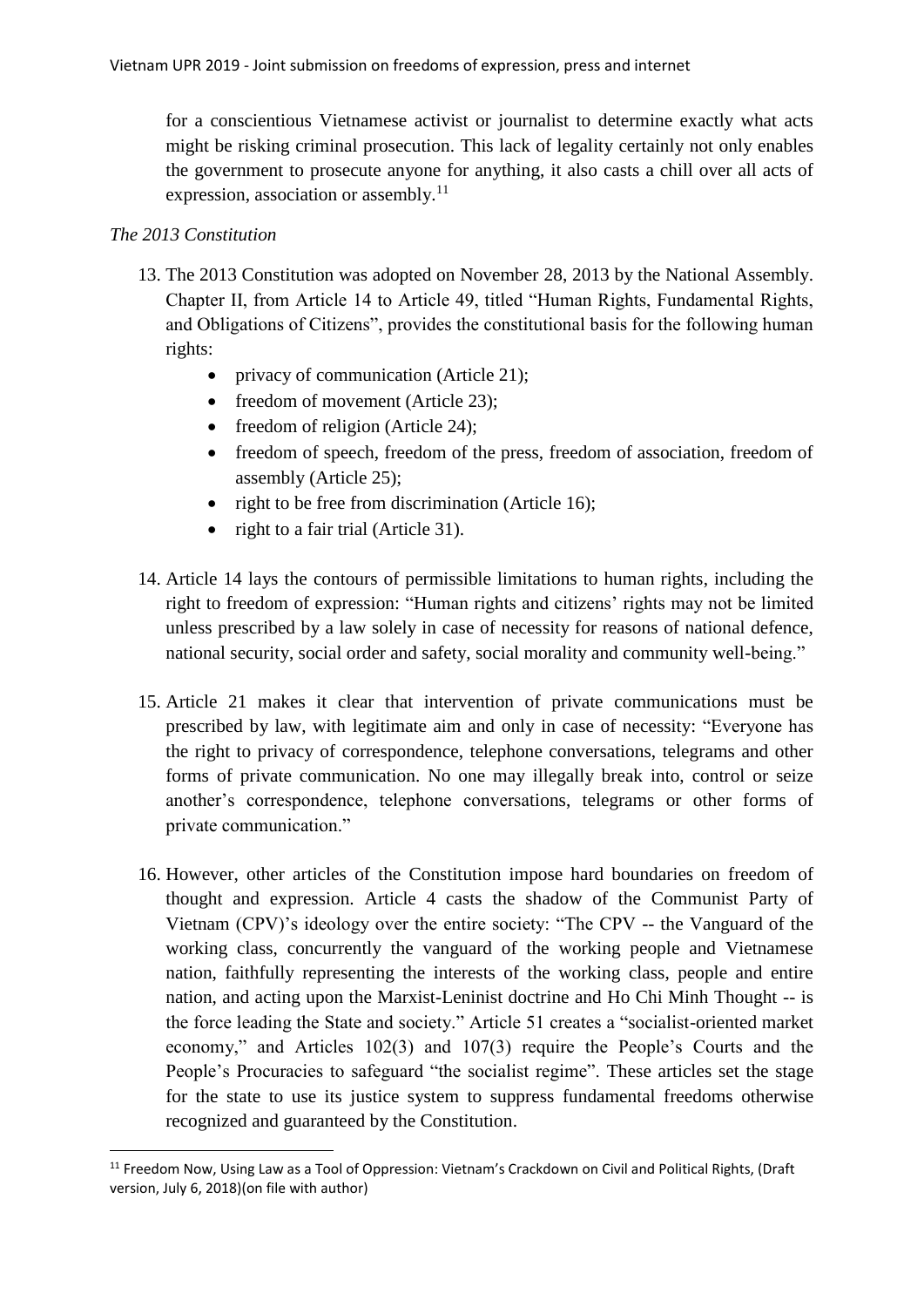## *Criminal Code*

- 17. The 1999 Criminal Code criminalized violations of privacy. Article 159 imposes penalties of administrative fine of between VND 20 million and VND 50 million and imprisonment of between one and three years. This provision affirms the constitutional guarantee of privacy and criminalizes illegal communications surveillance, and therefore, complies with the principle of safeguards against illegitimate access.
- 18. On the other hand, the 1999 Criminal Code included broad provisions that were worded vaguely enough to criminalize a range of protected speech, religion, association, and assembly-related activities. A civil society activist peacefully protesting or a journalist or blogger reporting on government policy might be charged with some combination of "carrying out activities aimed at overthrowing the people's administration,"<sup>12</sup> "undermining the unity policy,"<sup>13</sup> "conducting propaganda against the state,"<sup>14</sup> "disrupting security,"<sup>15</sup> "abusing democratic freedoms to infringe upon the interests of the state,"<sup>16</sup> "resisting persons in the performance of their official duties,"<sup>17</sup> or a number of other national security or public order related provisions.
- 19. The revised Criminal Code of 2015, taking effect on January 1, 2018, preserves all of these problematic provisions, increases the length of the sentences and includes harsher penalties and more expansive provisions for the crimes with which government critics are most commonly charged. The punishment for "undermining the unity policy," for example, was increased from a range of 5 to 15 years to a range of 10 to 20 years for serious cases and from a range of 2 to 7 years to a range of 5 to 12 years for less serious cases. Likewise, the punishment for "conducting propaganda against the state" rose its minimum time of imprisonment from 3 years to 5 years.
- 20. Article 109 criminalizes the mere act of joining an organization that acts against the government, a blatant violation of Article 22 of the ICCPR that guarantees freedom of association. Articles 116 and 117 criminalize the making, storing or dissemination of materials that, *inter alia*, defame or contain distorted information about the government, which is in violation of an individual's right to "seek, receive and impart information and ideas of all kind" under Article 19(2) of the ICCPR. Article 331 even criminalizes the "[abuse of] freedom of speech, freedom of the press, freedom of religion, freedom of association and other democratic freedoms to infringe upon the

1

<sup>12</sup> Criminal Code (1999), No. 15/1999/QH10, art 79, (December 21, 1999)

http://www.wipo.int/wipolex/en/text.jsp?file\_id=385615 (This provision was included in the amended Criminal Code at Article 109).

<sup>13</sup> *Id.* at art. 87 (Criminal Code (2015) Article 116).

<sup>14</sup> *Id.* at art. 88 (Criminal Code (2015) Article 117).

<sup>15</sup> *Id.* at art. 89 (Criminal Code (2015) Article 118).

<sup>16</sup> *Id.* at art. 258 (Criminal Code (2015) Article 331).

<sup>17</sup> *Id.* at art. 257 (Criminal Code (2015) Article 330).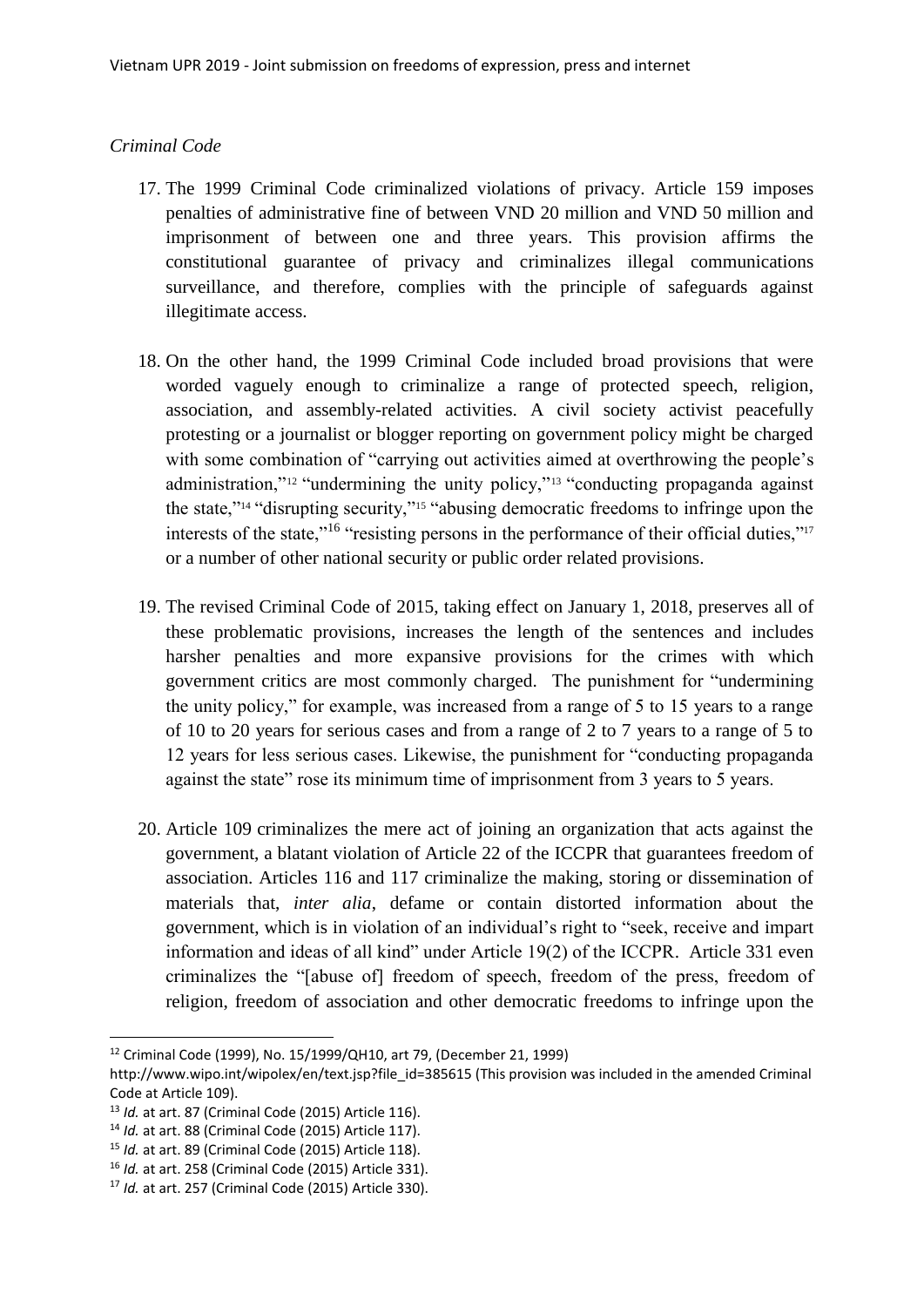interests of the state, lawful rights and interests of organizations and/or citizens" which impermissibly restricts all civil and political rights within the bounds of the government's interest.<sup>18</sup>

- 21. The amended Criminal Code also includes a new range of "preparatory" offenses, which criminalized "any person who makes preparation for the commitment of this criminal offense"; this new category of offense was added to, *inter alia*, the crimes of "carrying out activities aimed at overthrowing the people's administration," <sup>19</sup> "undermining the unity policy,"<sup>20</sup> "conducting propaganda against the state,"<sup>21</sup> and "disrupting security."<sup>22</sup> The Criminal Code does not include any requirement that such person has either specific intent to commit a crime or has taken direct action towards such crime's completion for such "preparation" to have occurred, a vagueness which thus allows the government to prosecute anyone for any speech or action deemed to be preparatory. In theory, these provisions would permit prosecution not just for a person protesting or writing a critical blog post, but also for a person who is merely walking towards a demonstration or into a cybercafé.<sup>23</sup>
- 22. Certain amendments to the Criminal Code impact defendants' procedural rights. For example, Article 19(3) requires a defense attorney to report his clients' "serious" or national security crimes—a provision which has a significant impact on a defendant's right to confidentially communicate with counsel. $^{24}$

## *Criminal Procedure Code*

- 23. The 2015 Criminal Procedure Code, which was adopted on November 27, 2015 and went into effect on January 1, 2018, creates "special methods of investigation and legal proceedings" specifically legalizing communications surveillance and collection of personal information so as to protect the government and the socialist regime. The special methods and proceedings include "secret recording by sound or sound-andvisual means", "secret phone tapping," and "secret collection of electronic data" (Article 223).
- 24. Article 224 specifies circumstances where communications surveillance can be conducted, including "breach of national security." It refers to the Chapter XIII of the 2015 Criminal Code, "infringement of national security," which addresses crimes

**<sup>.</sup>** <sup>18</sup> *Id.* at art. 331.

<sup>19</sup> Criminal Code (2015), *supra* note **Error! Bookmark not defined.** at art. 109.

<sup>20</sup> *Id.* at art.116.

<sup>21</sup> *Id.* at art. 117.

<sup>22</sup> *Id.* at art. 118.

<sup>&</sup>lt;sup>23</sup> Freedom Now, Using Law as a Tool of Oppression: Vietnam's Crackdown on Civil and Political Rights, (Draft version, July 6, 2018)(on file with author)

<sup>24</sup> HWR, *Vietnam: New Law Threatens Right to a Defense,* (June 21, 2017) <https://www.hrw.org/news/2017/06/21/vietnam-new-law-threatens-right-defense>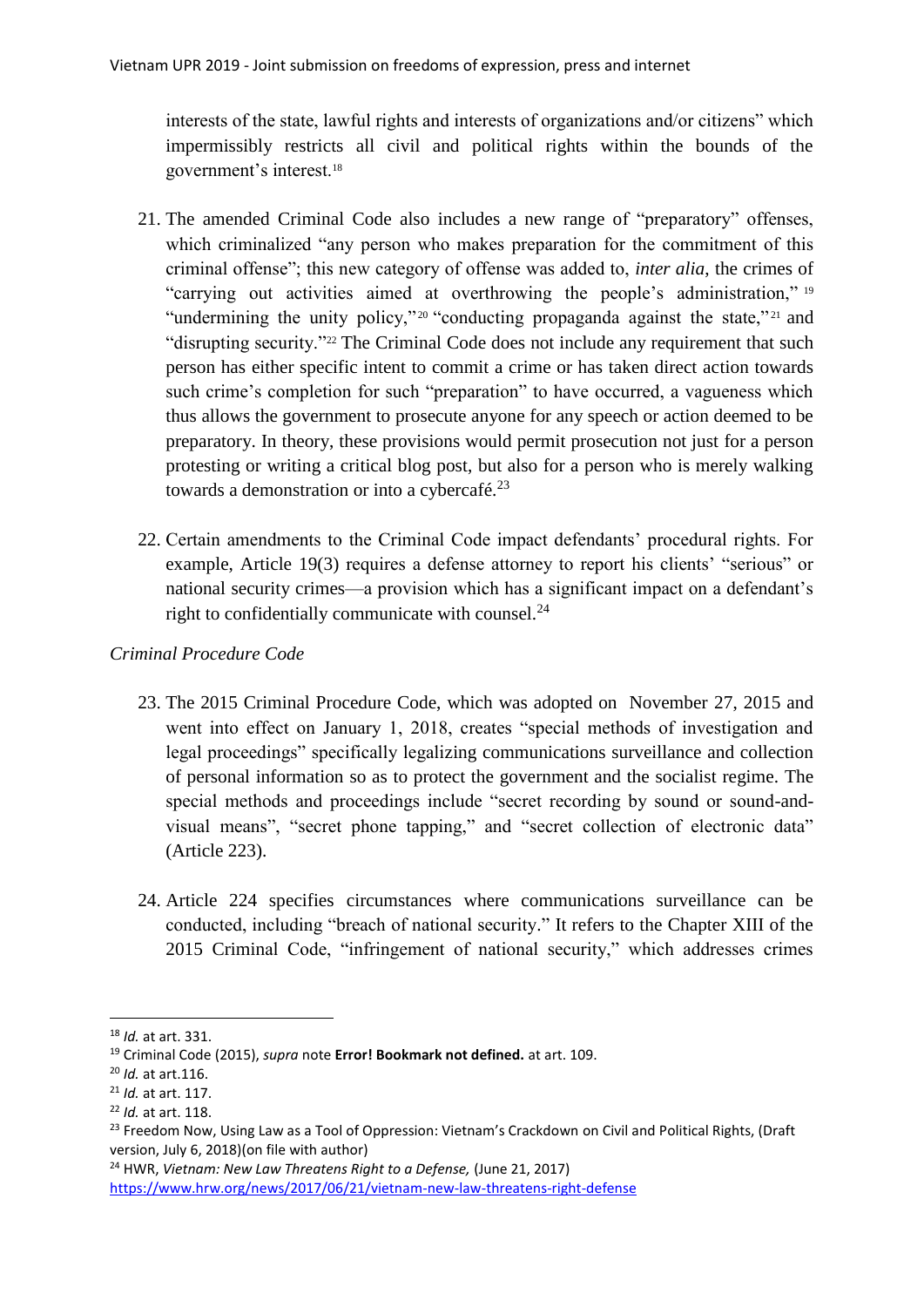against the people's government, including crimes concerning expression of dissent, peaceful assembly and association.

25. Article 226 creates limitation of communications surveillance within two months. It can be extended but "shall not exceed the time limit for investigation as defined by this law." Moreover, Article 227 strictly limits the use of information and documents collected through communications surveillance within criminal prosecution and "documents and information irrelevant to the case must be disposed in timely manner." However, the code does not mention any rules on the destructions or erasure of surveillance date, and the bodies responsible for supervising the use of surveillance, which is the People's Procuracies, are not independent of the CPV.

#### *Other laws*

- 26. The 2004 Law on National Security, effective on July 1, 2005, defines (in Article 3) "national security" as "the stability and sustainable development of the socialist regime and the State of the Socialist Republic of Vietnam, the inalienability of the independence, sovereignty, unity and territorial integrity of the Fatherland." It also defines "activities of infringing upon the national security" as "acts of infringing upon the political regime, the economic regime, culture, security, national defence, external relations, independence, sovereignty, unity, territorial integrity of the Socialist Republic of Vietnam." Article 13 prohibits "organizing, operating, colluding with, instigating, controlling, inciting, buying off, deceiving or dragging other persons to oppose the people's administration, to abolish the leadership role of the Communist Party of Vietnam, to divide the country, to disrupt the national unity bloc." Article 5 puts national security protection under the leadership of the CPV. The law equates threats to the CPV and the party's ideology with threats to national security, and outlaws dissents and any mobilization of people outside of the CPV's control. It accordingly specifies constitutional limitations on the right to privacy, freedom of expression, freedom of assembly, freedom and association, and other civil and political freedoms.
- 27. It imposes communications intervention in cases of apparent threats to national security. In such cases, the authorities can take control of the communications means in certain areas (Article 21), or to check, requisition, suspend or stop means of communications, as well as to check computers and computer networks (Article 24). The law does not mention any clear and precise manner, time limits, specific procedures, or rules on the destructions or erasure of surveillance data, and fails to establish an independent mechanism to review and check on communications surveillance to ensure its legality. It can be used to target those who peacefully exercise fundamental civil and political freedoms, especially those who criticize and challenge the CPV.
- 28. It grants the government broad authority to intervene in telecommunication networks, computers, and computer network while not clarifying a legal process of issuing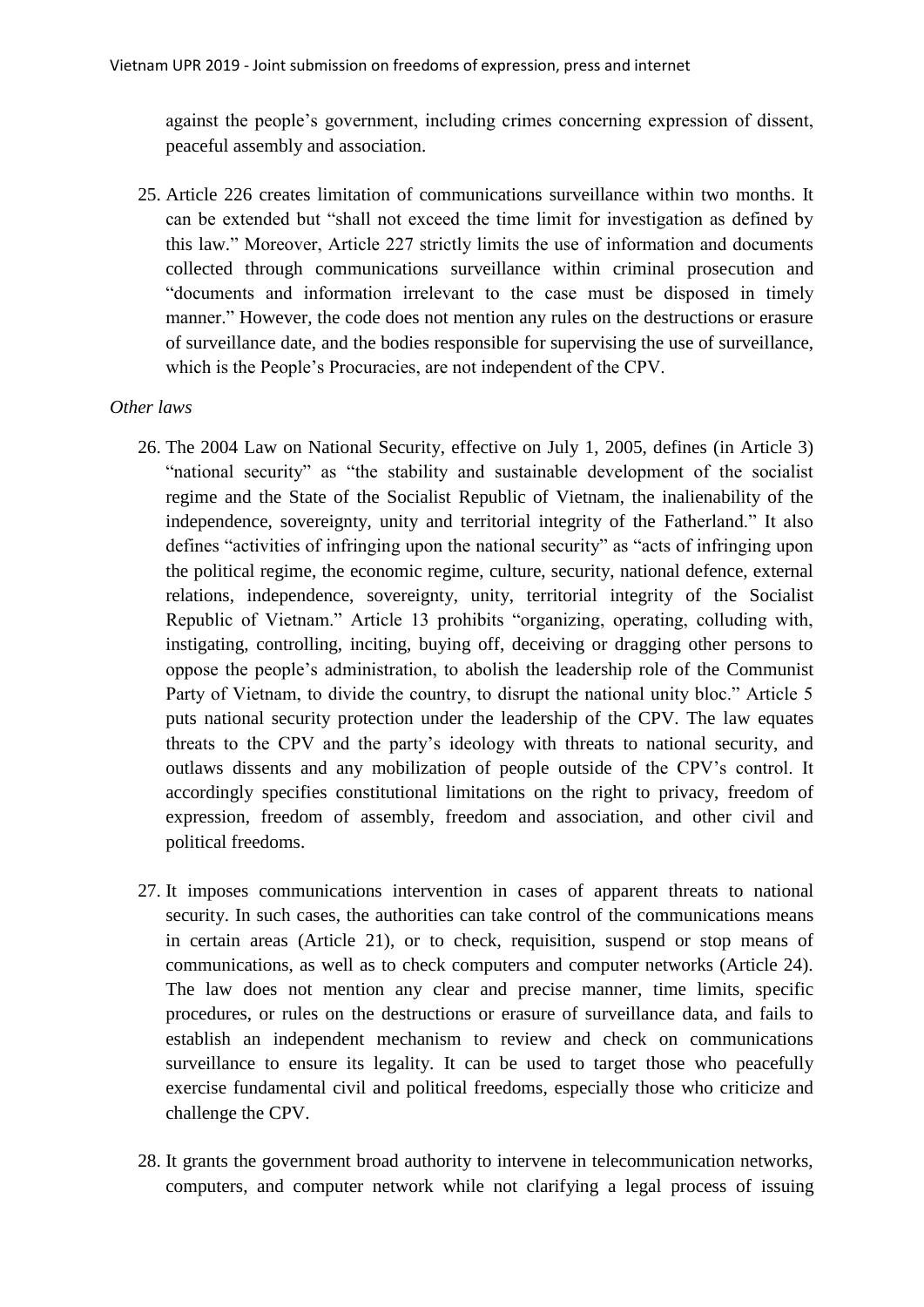orders. It does not require prior judicial authorization, fails to create a mechanism of check and balance for the intervention, and does not safeguard the right to notification.

- 29. The 2006 Law on Information Technology was adopted on June 29,2006 and took effect on January 1, 2007. It grants the government broad authority to obtain and monitor digital information through technology companies without prior judicial authorization, and does not grant these companies the right to challenge government's orders. It requires server/hosting service providers to share with the authorities information of their clients upon government request. It also allows the authorities to monitor digital information and to ask technology companies to monitor digital information. Under Article 18, organizations and individuals that lease space for digital information storage have "to comply with competent state agencies' request to determine lists of owners that hire digital information storage space for the establishment of their websites and lists of owners of digital information stored by such organizations or individuals."
- 30. The 2009 Law on Telecommunications, adopted on November 23, 2009 and taking effect on July 1, 2010, provides legal grounds for the government to obtain and monitor digital information, including the name, address, telephone numbers of caller and recipient, location of caller and recipient, call duration and other private information of users upon request by the government. The law provides legal grounds for the government to obtain and monitor digital information without prior judicial authorization.
- 31. Decree 72, issued on July 15, 2013 and taking effect on September 1, 2013, mandated that blogs and social websites could only be used to share personal information and prohibited the sharing of news articles and material harmful to national security or opposing the Vietnamese government.<sup>25</sup> It provides guidance to the Law on Information Technology, the Law on Telecommunications, and other laws on managing the internet. Articles 24, 28 and 34 require companies, organizations that run news websites, social networks, mobile news services, and online games to have at least one server located in Vietnam for government's inspection. Companies have the obligation to provide their clients' data "upon request of competent authorities as prescribed by law". This regulation also applies to foreign companies.
- 32. Decree 174, effective since 2014, imposes fines on anyone criticizing the government or "spreading propaganda" on social media.<sup>26</sup>

<sup>25</sup> BBC News, *Vietnam Internet Restrictions Come into Effect*, (September 1, 2013) [https://www.bbc.com/news/world-asia-23920541;](https://www.bbc.com/news/world-asia-23920541) Committee to Protect Journalists, *New Cybersecurity Law Threatens Press Freedom in Vietnam,* (June 12, 2018) https://cpj.org/2018/06/new-cybersecurity-lawthreatens-press-freedom-in-v.php (hereinafter CPJ).

<sup>26</sup> *Freedom in the World: Vietnam 2017, supra* note **Error! Bookmark not defined.**.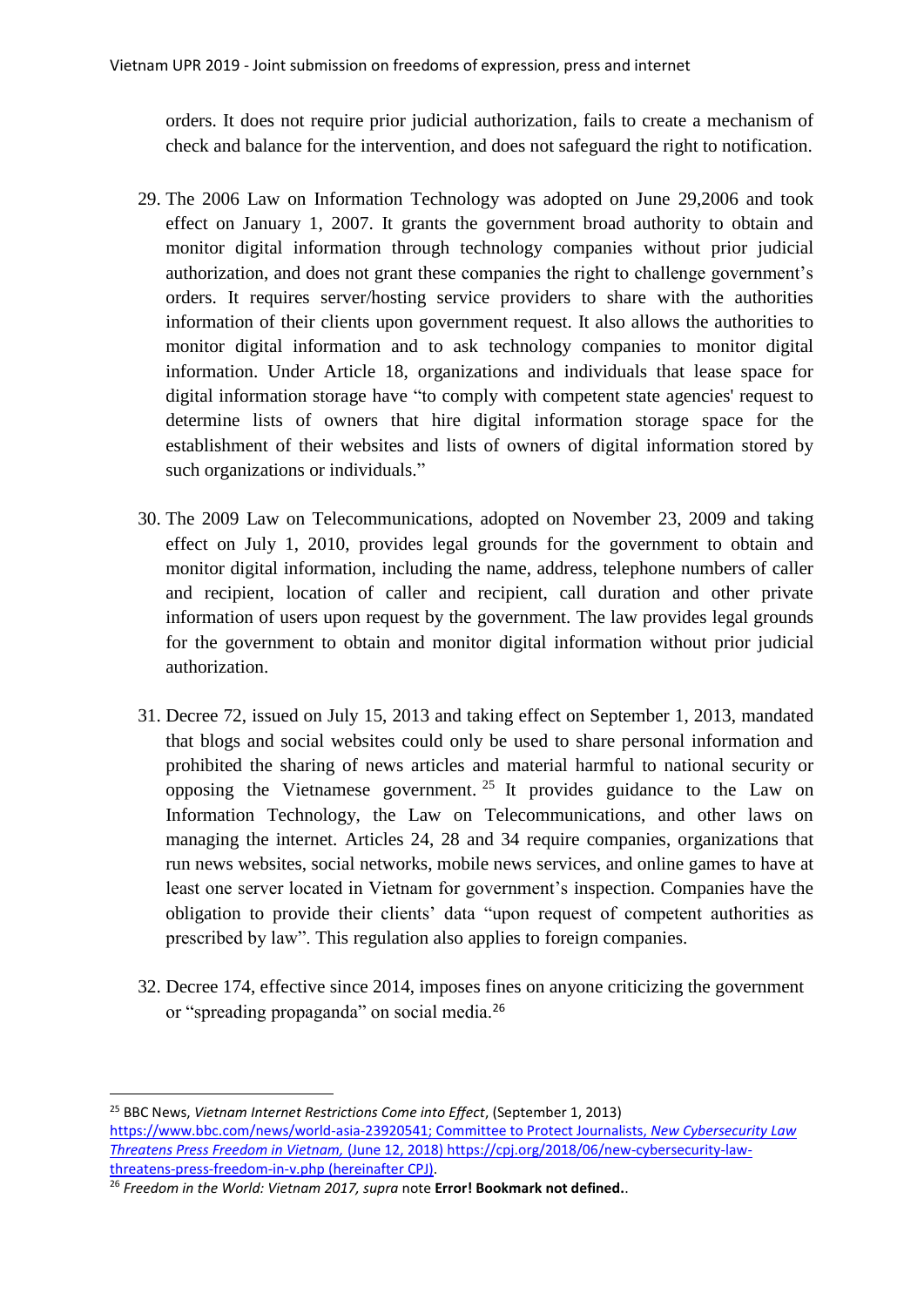- 33. Decree 25/2011/ND-CP, <sup>27</sup> issued on April 6, 2011 and taking effect on June 1, 2011, requires telecommunication service providers to store the registered subscriber information in accordance with the Ministry of Information and Communications, and to provide the information to competent state agencies upon request. It specifies the types of information that the subscribers must provide to service providers: (1) for individuals, full name, date of birth, number, date and place of issuance of identity cards for the Vietnam citizens or passport for foreign citizens; (2) for organizations, organization name, operating address, registration number and date established, number and date of the license for operation or number and date of certificate of registration of business of the organization; the full name, date of birth, number, date and place of issuance of ID card or passport of the person acting as a representative and whose name is written in the contract for use of telecommunication services. The information can also be used to serve "the national security, social order and safety" and "other purposes as prescribed by the Ministry of Information and Communications."
- 34. Decree 72/2013/ND-CP, issued July 15, 2013, imposes many restrictions on freedom of expression<sup>28</sup>. It puts Internet users' personal data at risk by requiring companies and organizations that run news websites (Article 24), social networks (Article 25), mobile news services (Article 28), and online games (Article 34) to have at least one server located in Vietnam for government's inspection<sup>29</sup>. Article 22 requires foreign organizations, enterprises, and individuals that provide public information across the border that is accessed by Vietnamese people or from people in Vietnam must comply with Vietnam's law. Article 24 requires service providers to have at least one server in Vietnam for the inspection, storage, and provision of information at the request of competent authorities, and settlement of customers' complaints in accordance with regulations of the Ministry of Information and Communications. Article 25 requires service providers to provide personal information of the users at the request of competent authorities, and to ensure that only the persons that provide accurately their personal information are allowed to establish personal websites or provide information on social networks. Articles 28 and 34 similarly require mobile phone and game service providers to place at least one server in Vietnam.
- 35. Decree 49/2017/ND-CP, issued on April 24, 2017 as amendment to Decree 25, requires clients to provide a portrait photo to their telecommunications providers, making it significantly easier for the government to identify and track down a user through the facial recognition technology while being able to monitor every single movement of any citizens without the use of a warrant. For example, through CCTV, the government can quickly identify participants in a protest by retrieving the person's

<sup>27</sup>https://thuvienphapluat.vn/van-ban/Cong-nghe-thong-tin/Nghi-dinh-25-2011-ND-CP-huong-dan-Luat-Vienthong-121713.aspx

<sup>28</sup>http://www.bbc.com/news/world-asia-23920541

<sup>&</sup>lt;sup>29</sup>https://thuvienphapluat.vn/van-ban/Cong-nghe-thong-tin/Decree-No-72-2013-ND-CP-internet-services-andonline-information-202402.aspx?tab=1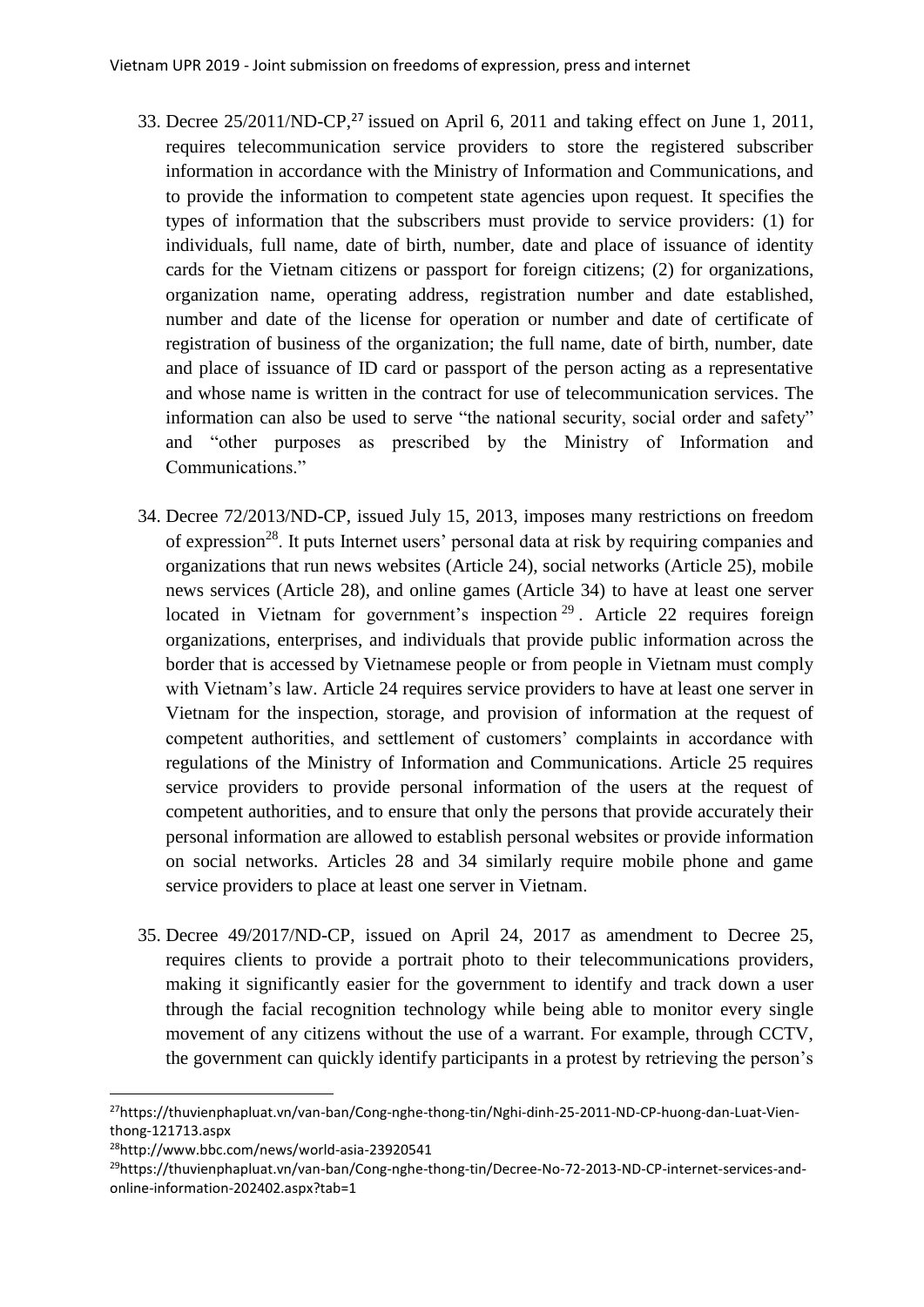data from the service provider when the facial recognition matches the information from the CCTV footage with the database maintained by the service provider.

- 36. The 2015 Law on Cyber Information Security, No. 86/2015/QH13, was passed on 19 November 2015 and came into force on 1 July 2016. It regulates information network systems ostensibly to ensure the security of online information but includes provisions that require businesses providing encryption services to be based in Vietnam, and to provide user data, when requested, to the Ministry of Public Security. The government can thus monitor private communications and use them as basis for retaliatory actions against government critics.<sup>30</sup>
- <span id="page-10-0"></span>37. The Law on the Press, effective January 2017, was designed to consolidate the CPV's control over the media. Presented as a law that "prescribes citizens' rights to freedom of the press and freedom of speech in the press,"<sup>31</sup> in actuality it aims to ensure that the domestic media does not publish or promote ideas that are seen as challenging the CPV's ideology and national policies.<sup>32</sup> Article  $4(2)$  prescribes that the press should "propagandize and disseminate, and contribute to the protection of, the line and policies of the Party…and build and promote socialist democracy, strengthen the great national unity bloc, and build and protect the socialist Fatherland of Vietnam."<sup>33</sup>
- 38. Decree 27/2018/ND-CP, issued on March 1, 2018 and taking effect on April 15, 2018, amended Decree 72. It maintains most of the regulations of Decree 72 and adds a requirement that social networks/news websites must ask their users to provide real identity and store their users' accounts' information, including IP and activity logs, for at least two years. Both decrees provide legal basis for communications surveillance without specifying any clear and precise manner, time limits, specific procedures, rules on the destructions or erasure of surveillance data, or any mechanism to review and check on communications surveillance activities independently. Both decrees grant the government broad authority to obtain and monitor digital information through technology companies without prior judicial authorization, and do not grant these companies the right to challenge the government's orders. Decree 27 requires users to provide real identity information, including full name, birthday, and identity card/passport information. It also forces social networks to store user account data, including log in – log out activities, Internet Protocol (IP) addresses, and content posting logs, for at least two years. Thus, requiring news websites, social media, mobile news services, and online games to store their data in Vietnam obviously

<sup>30</sup> Michael L. Gray, *The Trouble with Vietnam's Cybersecurity Law,* The Diplomat, (October 21, 2016) https://thediplomat.com/2016/10/the-trouble-with-vietnams-cyber-security-law/.

<sup>31</sup> Law on the Press, No. 103/2016/QH13, (2016) art. 1, *available at*

http://www.wipo.int/wipolex/en/text.jsp?file\_id=447052; *see also* Vietnam Law & Legal Forum, *Revised Law on Press,* (November 1, 2017) http://vietnamlawmagazine.vn/revised-law-on-press-5693.html.

<sup>32</sup> Law on the Press, *supra* note [31;](#page-10-0) *see also* Feliz Solomon, et al., *Press Freedom is Under Attack Across Southeast Asia: Meet the Journalists Fighting Back,* Time, (June 22, 2018)

*http*://amp.timeinc.net/time/longform/press-freedom-southeast-asia?\_\_twitter\_impression=true. <sup>33</sup> Law on the Press, *supra* note [31](#page-10-0) at art. 4(2).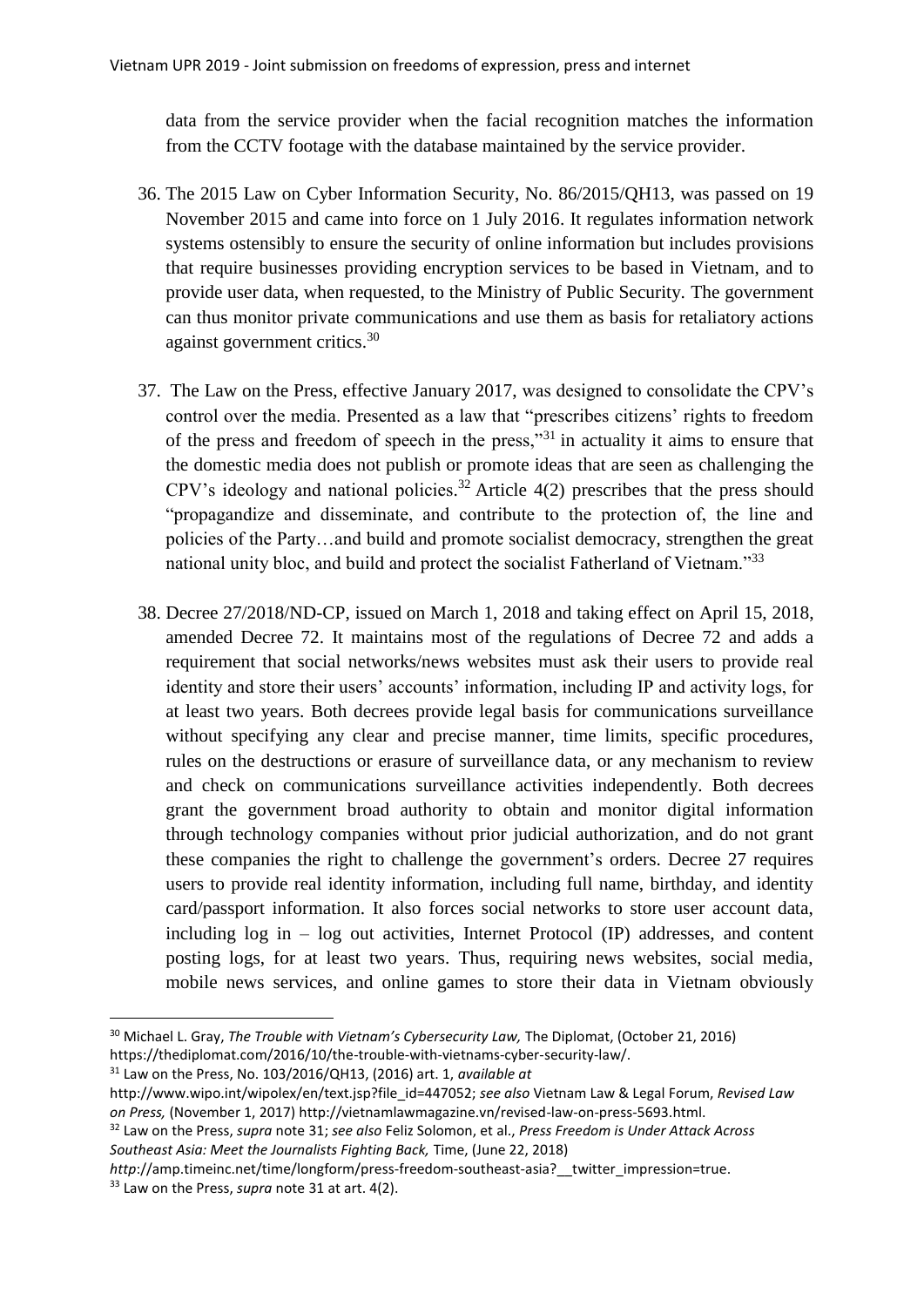provides the authorities broad access to the data because the government can send requests to the local data centers and order them to comply while they cannot make such requests to foreign data centers.

39. In June 2018, the National Assembly passed another cybersecurity law that is to go into effect on January 1, 2019. This law requires online businesses, such as Google and Facebook, that currently store their data outside of Vietnam to store their data inside Vietnam, and to turn over user data to the Ministry of Public Security or the Ministry of Information and Communications upon request.<sup>34</sup> Equally concerning are provisions that make it illegal to "distort history, deny revolutionary achievements, [or] undermine national solidarity."  $35$  These vague terms allow the government tremendous leeway to target those who use the internet or communication apps to discuss political and religious views. <sup>36</sup> The law will give the government enhanced authority to "surveil the internet, including the ability to force international technology companies with operations in the country to reveal their users' personal information and censor online information on demand." 37

#### *Recommendations*

1

- 40. The Vietnamese government needs to make substantive and substantial changes to its current legal system to improve the protection of citizens' privacy and their freedom of thought and expression, including:
	- a) Amending or removing the following provisions in the 2015 Criminal Code:
		- (i) "sabotaging implementation of socio-economic policies" (Article 115)
		- (ii) "sabotaging implementation of solidarity policies" (Article 116)

https://asiancorrespondent.com/2018/06/vietnam-passes-law-requiring-google-facebook-give-userdata/#8iVQGlaJBPOOks2I.97.

<sup>35</sup> Human Rights Watch, *Vietnam: Withdraw Problematic Cyber Security Law*, (June 7, 2018),

<sup>34</sup> IFEX, *Vietnam's Cybersecurity Law Threatens Free Speech and Digital Economy*, (June 26, 2018), <https://www.ifex.org/vietnam/2018/06/25/cybersecurity-law/> (noting that article 26 of the cybersecurity law requires companies to verify user information, and provide user information to the Ministry of Public Security upon request); *see also* Mai Nguyen, *Vietnam Lawmakers Approve Cyberlaw Clamping Down on Tech Firms, Dissent*, Reuters, (June 12, 2018[\) https://www.reuters.com/article/us-vietnam-socialmedia/vietnam](https://www.reuters.com/article/us-vietnam-socialmedia/vietnam-lawmakers-approve-cyber-law-tighten-rules-on-google-facebook-idUSKBN1J80AE)[lawmakers-approve-cyber-law-tighten-rules-on-google-facebook-idUSKBN1J80AE;](https://www.reuters.com/article/us-vietnam-socialmedia/vietnam-lawmakers-approve-cyber-law-tighten-rules-on-google-facebook-idUSKBN1J80AE) Asian Correspondent, *Vietnam Passes Law Requiring, Google, Facebook to Reveal User Data*, (June 12, 2018)

<https://www.hrw.org/news/2018/06/07/vietnam-withdraw-problematic-cyber-security-law> (citing to Article 8 of the law).

<sup>36</sup> Committee to Protect Journalists, *New Cybersecurity Law Threatens Press Freedom in Vietnam,* (June 12, 2018) <https://cpj.org/2018/06/new-cybersecurity-law-threatens-press-freedom-in-v.php>

*see also* Bao Ha, *Vietnam says Cybersecurity Law Needed to Ensure National Security*, VN Express International, (June 12, 2018) https://e.vnexpress.net/news/news/vietnam-says-cybersecurity-law-needed-to-ensurenational-security-3762377.html.

<sup>37</sup> Committee to Protect Journalists, *New Cybersecurity Law Threatens Press Freedom in Vietnam,* (June 12, 2018) [https://cpj.org/2018/06/new-cybersecurity-law-threatens-press-freedom-in-v.php.](https://cpj.org/2018/06/new-cybersecurity-law-threatens-press-freedom-in-v.php)